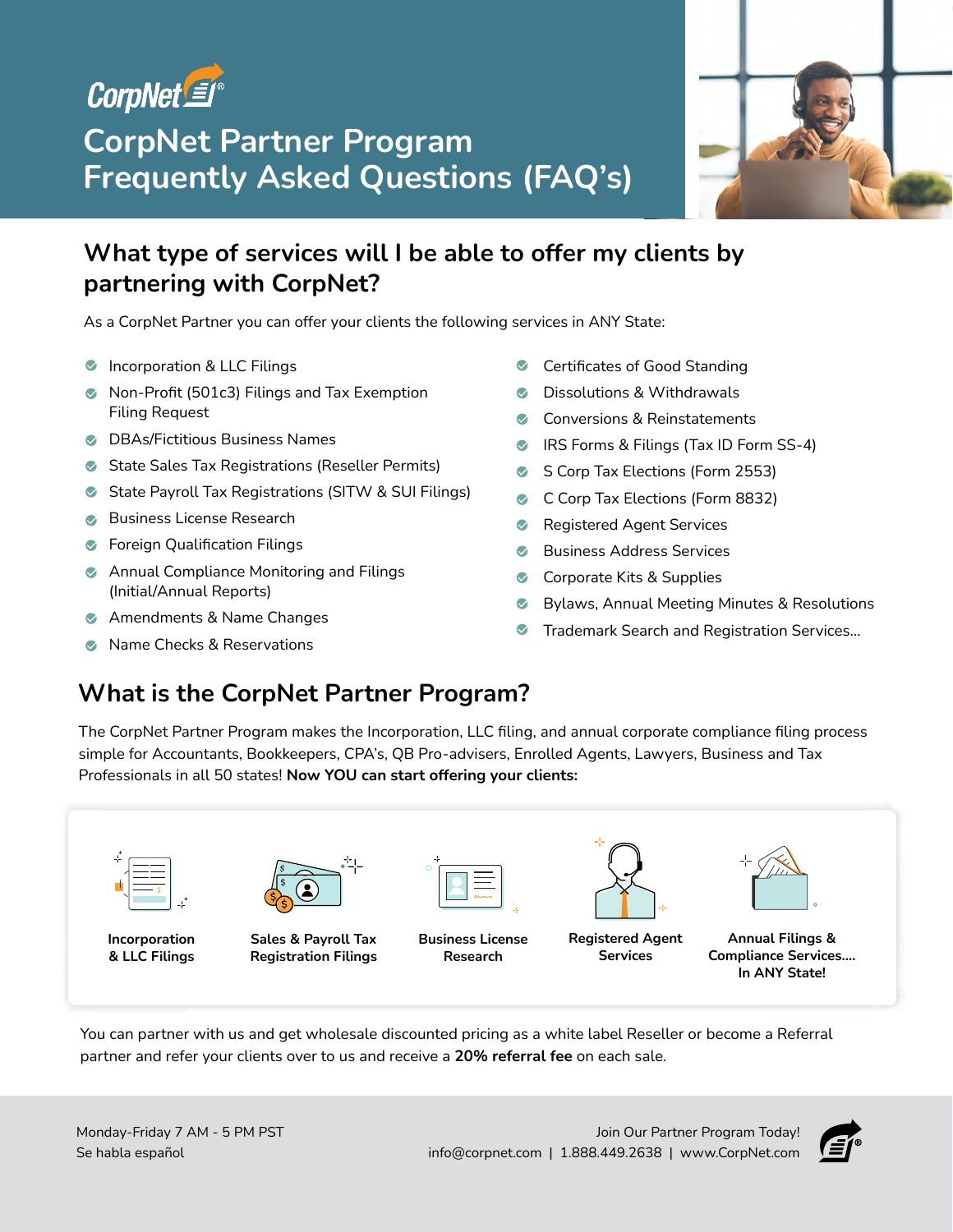# **Frequently Asked Questions:**

# **What are the different ways one can partner with CorpNet through CorpNet's Partner Program?**

You have many options for partnering with CorpNet to provide your clients the business filings and compliance services they need to start and run their business. Our partner program options are as follows:

- **Enterprise Program:** Get volume-based discounts based on the number of order units placed through CorpNet
- **Referral Affiliate Program:** Refer your clients to a trusted resource for entity formation and compliance and earn commissions starting at 20% for every customer referral
- **Referral "Pass on the Savings" Program:** Extend valuable discounts to your clients. Refer your clients directly to CorpNet and they'll receive up to a 20% discount on our service fees.
- **Reseller Program:** Get wholesale discounts starting at 20%, set your own prices with white labeling options, and resell our services to your clients under your own brand
- **Strategic Alliance Partnerships:** Maximize conversions and optimize the customer experience by providing a full suite of business filing services, in all 50 states, directly from your own website or application, via secure, encrypted, API or Co-Branded interface.

# **What is the CorpNet Reseller Program?**

As a trusted advisor, you are in a unique position to add tremendous value to every client relationship. As a CorpNet reseller program partner, you can offer incorporation, LLC filings, and corporate compliance services to all your business clients in all 50 states. You provide the tax advice, and CorpNet will prepare and file all the paperwork as per your preferences and specific instructions. CorpNet will ensure your success by offering you private label services, a dedicated account manager, and fast, reliable, accurate and personalized services. CorpNet is your silent fulfillment partner and will NEVER ever contact your clients. Your Clients, Your Brand, while we do all the work[!](file:/Users/ambernash/Iris%20Design%20Collab%20Dropbox/Client%20Files/CorpNet/MARKETING%20MATERIALS/9-13-21%20Employer%20Tax%20Registration%20Guide/Processing%20Time%20and%20Delivery%20Mothod%20by%20State%20Table.pdf)

# **What is the CorpNet Referral Program?**

As a referral program partner, now you can refer your clients to a trusted resource for incorporation, LLC filings, registered agent services, and annual corporate compliance and monitoring in any state. You refer the client, and we'll do all the work and send you a check. Or you can waive the commissions and "pass the savings" as a discount directly to your client. You are assigned a dedicated account manager who is available to you 24/7 and will treat your clients with white glove treatment and they are guided back to you with fast, reliable, accurate and personalized service.

# **Will my clients' information remain secure through CorpNet?**

CorpNet utilizes a combination of online and offline security technologies, procedures, and organizational measures to help safeguard consumer information against loss, misuse, and unauthorized access, disclosure, alteration, and destruction. We employ data encryption when data is transmitted over the Internet to our website. We have installed layered firewalls and other security technologies to help prevent unauthorized access to our systems. Strong password protection protocols are used on our computers, and employees are kept up to date on our security and privacy policies. The servers used to store consumer information are maintained in a secure environment with appropriate security measures. For additional information about how CorpNet manages data, please visit our **[Privacy Policy Page.](https://www.corpnet.com/legal/privacy-policy/)**

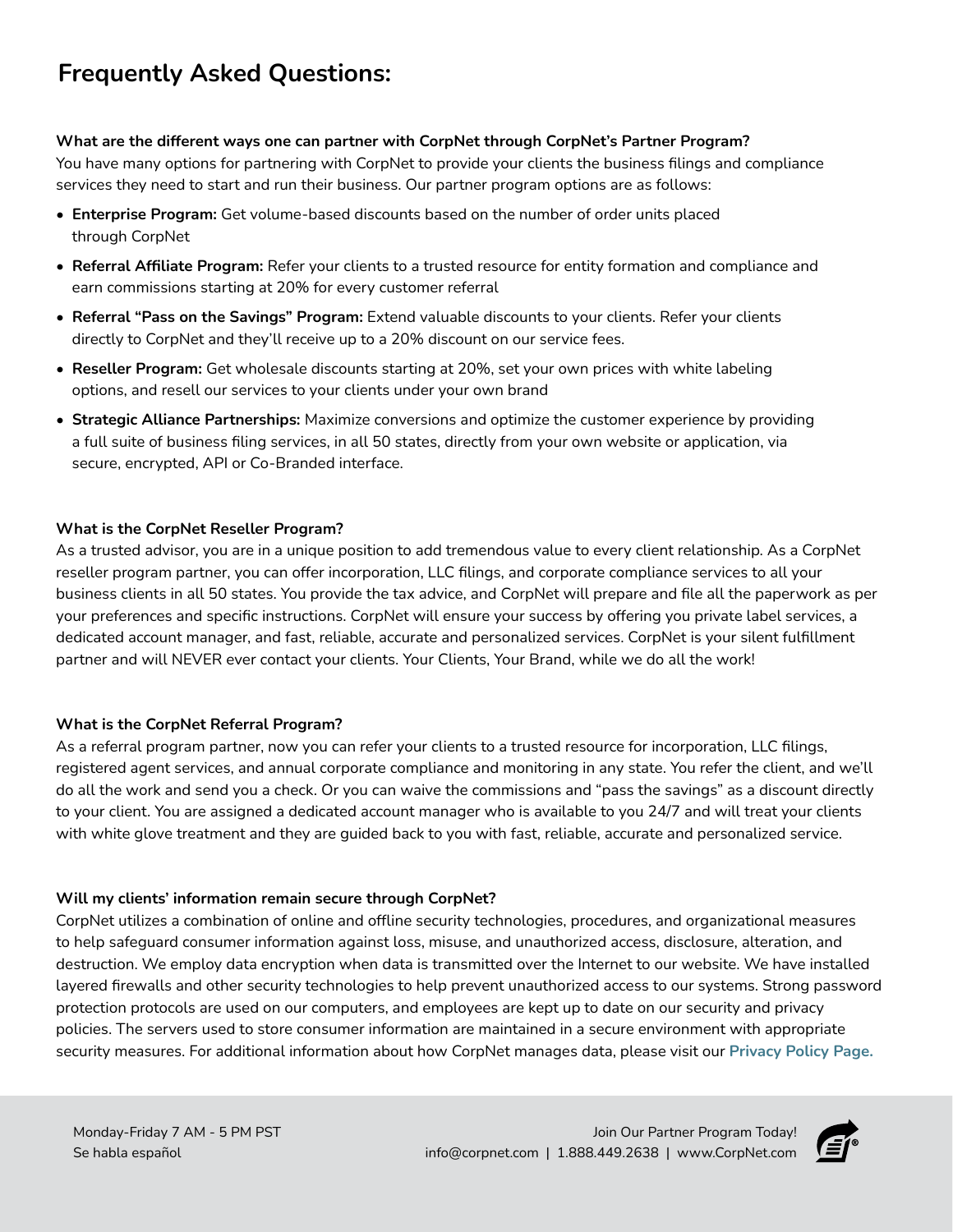# **Does CorpNet have a standard written partnership agreement that you can send to a partner to solidify the partnership as a reseller or referral partner with CorpNet?**

Generally, no. There are no minimum guarantee or sign-up requirements with our partner program which is why we get so many rave reviews about our program. We do not bind our partners to any sort of contractual agreement as a pre-requisite to participate in our program; our partner program is simply a "pay as you go" service whereby you get to use our services for your clients when you need to and how often you need to and the only piece of document that we'd like all of our partners to review is our **[Partnership Terms of Use and Services.](https://www.corpnet.com/legal/partner-program-affiliate-agreement/)** 

For Platinum API Partners, normally handled by our corporate development department, a Custom Service Level Agreement would be drafted tailored to that partner's specific offerings and requirements.

## **Can anyone join the CorpNet Partner Program?**

The CorpNet Partner Program is designed for business professionals representing clients who need entity formations, annual compliance and sales and payroll tax registration filings in any state. Any Accountants, CPAs, bookkeepers, legal and tax professionals, business coaches, and anyone representing a client in need of business formation filings and compliance services in any of the 50 states can join!

# **Is there a fee to join CorpNet's Partner Program?**

There is absolutely no fee required to join the program. There are no set up fees or yearly fees to become either a CorpNet Reseller or a Referral Program partner. Sign up is free and the program is here for you to utilize as you need it for your clients.

## **Are we eligible to receive discounted pricing as a CorpNet Partner Program partner?**

Anyone who joins the program as a Reseller is eligible to purchase our services at wholesale discounted prices starting at a discounted rate of 20% and up to 30% depending on volume or receive a referral fee of 20% and up to 30% as a Referral partner. As a referral partner, you also have the option to pass the discount onto your clients should you choose to not receive a referral fee[.](mailto:taxregsupport%40corpnet.com.%20?subject=)

#### **What is CorpNet's pricing structure and how can I find out about your rates?**

All service fees for all products and services published on the **[CorpNet.com](http://CorpNet.com)** website is at retail rates. Wholesale rates will be sent to you upon sign up into the program and once you have been on-boarded as part of your partner welcome packet.

#### **CorpNet's Full Retail Price Sheet is published on the CorpNet website located at: <https://www.corpnet.com/business-formation-and-compliance-pricing/>**

#### **Referral Partners:**

• Starting at 20% referral fee to Partners

#### **White Label Resellers**

• Wholesale discounted pricing starting at 20% below retail prices

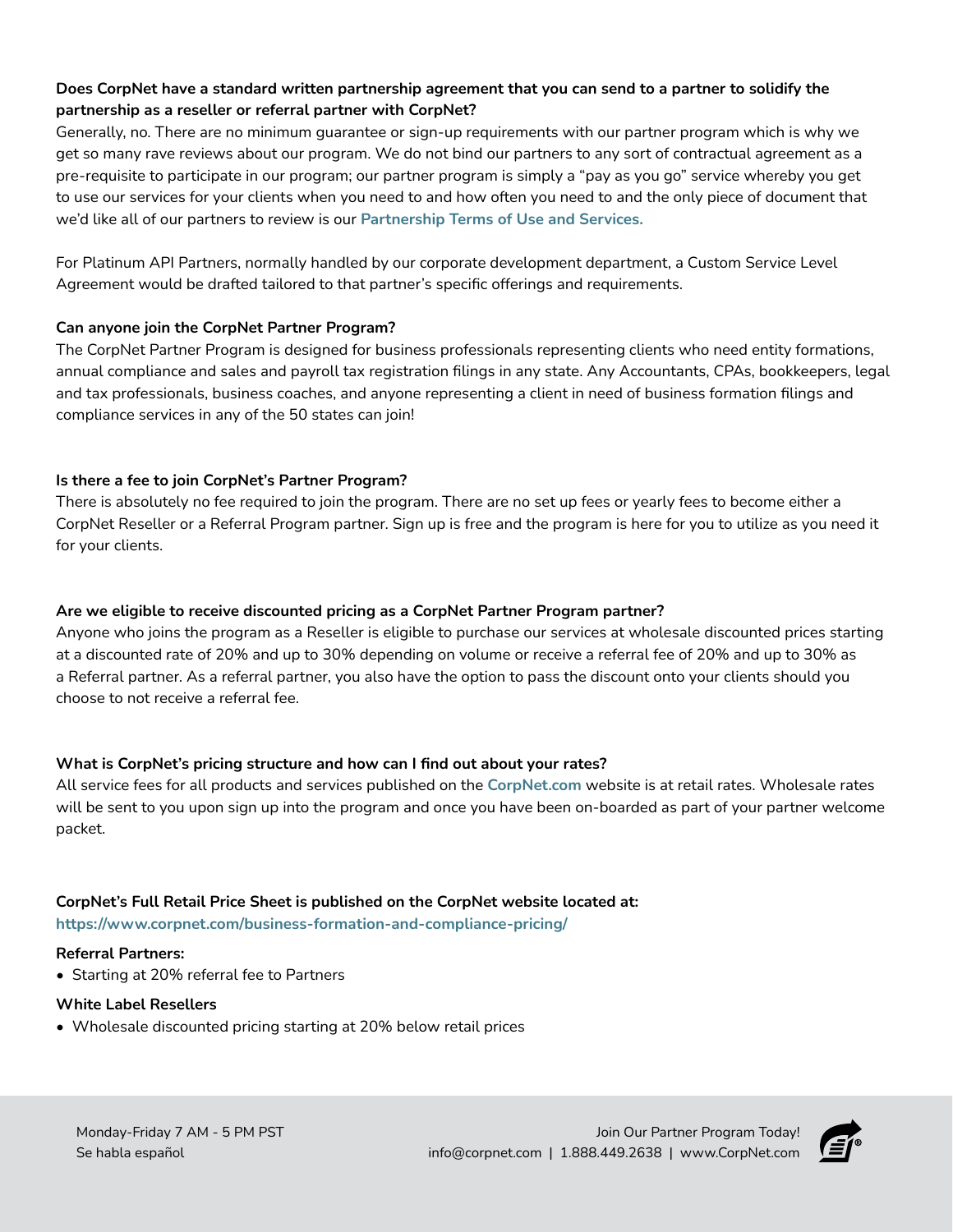## **How is wholesale pricing determined?**

Wholesale pricing is determined by the level of volume of filing requests you are going to be sending to CorpNet to fulfill on your behalf. As a white label Reseller, wholesale pricing starts at 20% and can go up to 30% depending on the amount of volume you send over to CorpNet. Wholesale pricing is available to anyone who joins the CorpNet Partner Program as a white label Reseller.

# **Is there a fee to join the CorpNet Reseller program?**

There is no fee to join the CorpNet Partner Program as a Reseller. As a reseller, you can receive wholesale pricing for all CorpNet products and services starting at 20% off retail prices published on our website. You can also request to take all CorpNet branding off all documentation forwarded to you and have everything white labeled for you so that you can put your own logo and branding when you forward to your clients. Simply stated, the CorpNet Partner Reseller Program is designed to allow you to offer incorporation, LLC filings, and annual corporate compliance and monitoring services to your clients under your own name brand while you purchase the services from CorpNet at wholesale pricing and have us do all the fulfillment and back-end work for you.

# **Can I be both an affiliate though Shareasale and a CorpNet Program Partner?**

No. If you are looking to join our affiliate program where you can receive third party tracking for every referral, then we encourage you to sign up for our affiliate partner program through Shareasale. If you choose this option, you would only be able to participate in one program at a time.

## **Can one join the CorpNet Partner Program by becoming both a Reseller and a Referral partner?**

Yes. The program is super flexible and has been designed to meet your needs representing clients in the most fluid way that will enhance your advisory services; you can join the program both as a reseller and as a referral partner and use either program as it suits your needs to help your clients.

**Are there any requirements to maintain a certain level of sales volume per month to be eligible into the program?** No, there is no minimum requirements whatsoever to join. The program is designed to meet your needs as your clients require business incorporation, LLC filings and corporate compliance services. It is in essence a pay as you go service based on your client's needs and the frequency of their needs.

# **As a CorpNet Reseller, does CorpNet ever contact my clients?**

As a CorpNet private label reseller, CorpNet is your silent fulfillment partner and will NEVER contact your clients; you remain the main contact point with your clients with CorpNet acting as your silent back-end fulfillment resource. CorpNet will ensure your success by offering you private "white-label" services, a dedicated team including an account manager, an account coordinator, and a compliance specialist to ensure you and your clients receive fast, reliable, accurate and personalized concierge services. Your Clients, Your Brand, while we do all the work!

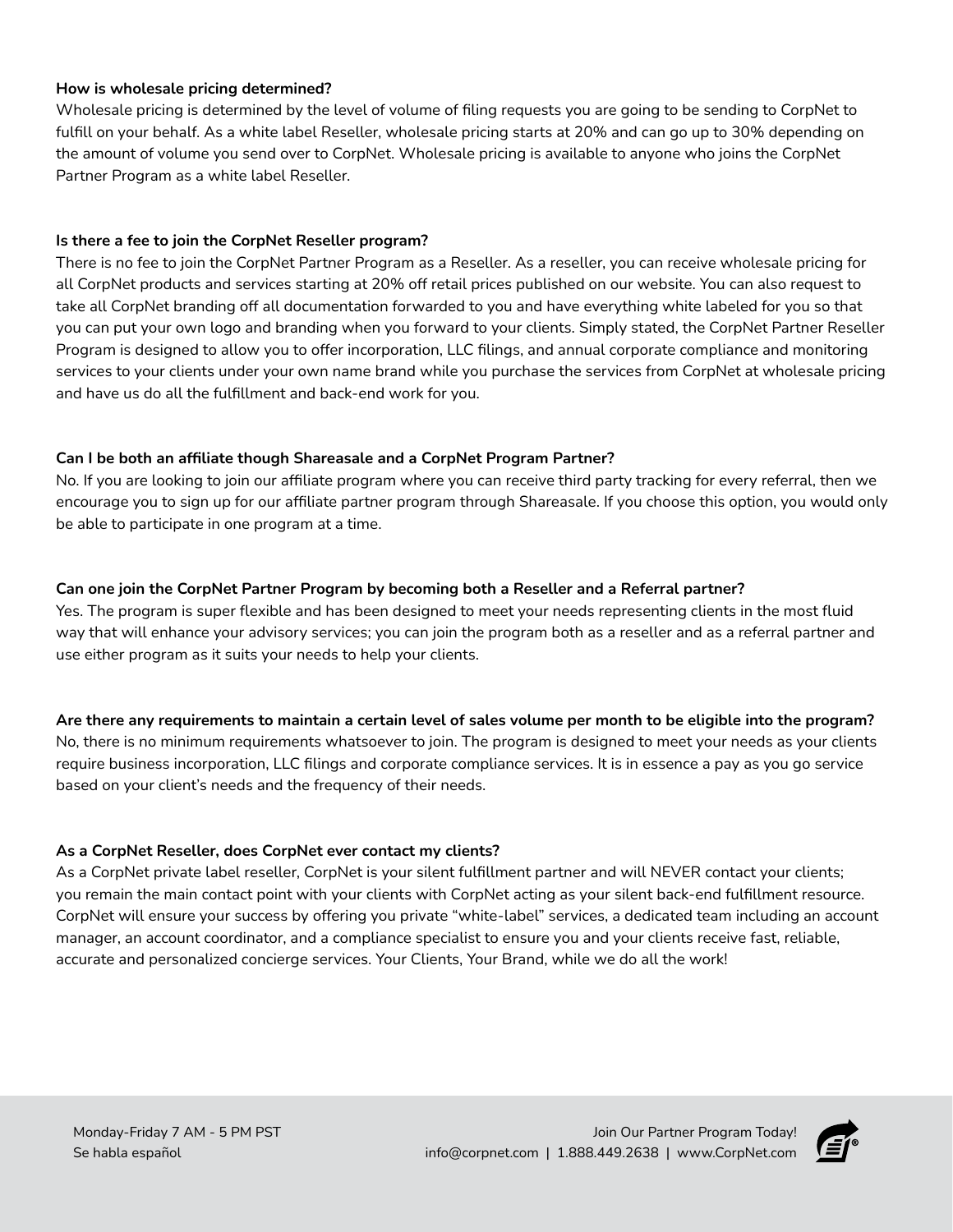# **As a Referral Program Partner, does the client work directly with you? And if so, can I still be in the loop?**

As a Referral Program partner, you refer your clients to CorpNet, and we are in direct contact with your clients providing them with unsurpassed customer service WITHOUT poaching your clients and taking them away from you. We can always copy you on all communication with your clients and keep you fully appraised of every step of the filing process and copy you on all correspondence.

# **As a Referral Partner, can I pass on the referral fee that I would be receiving from CorpNet onto my client as a discount? Can you create a vanity code or a discount coupon for my clients?**

Yes, we can set up your partner program profile whereby your clients are receiving your referral commission as a discount off their service fees during the checkout process. We can also create a customized vanity code/discount promo code for your clients to enter and use at checkout should you wish to direct your clients to our website through your referral partner link.

#### **As a Referral Partner, can I split the commission fee with my clients whereby I am getting a portion of the commission as a referral fee and the other half is getting passed onto my client as a discount?**

Yes, we can set up your partner program profile whereby you are receiving a portion of the referral as a referral fee and your clients are receiving the balance in the form of a discount off their service fees during the checkout process.

#### **As a CorpNet Referral Program Partner, how can I refer my clients over to CorpNet?**

You have many options when it comes to referring your clients over to CorpNet. When you sign up as a CorpNet Referral Partner, you are assigned a dedicated account manager and your dedicated account manager is your "go to" person for all your client referrals. Simply make an introduction through email and refer clients through email; or simply refer your clients through your dedicated partner referral link customized with your partner referral ID.

# **As a CorpNet Referral Program Partner, when do I get paid a commission for orders referred to CorpNet?**

As a Referral Partner, you earn a 20% commission on the "Net Revenue" for each order your clients place with CorpNet. This commission rate can increase to 30% based on your total lifetime sales volume.

#### **Net Revenue is defined as the gross revenue paid to and received by CorpNet not including the below:**

- Federal, state, county, city, and governmental fees
- Discounts, coupon codes, returns, chargebacks, and credits
- Fees payable to third parties
- Certain variable operating costs associated with a given order
- Shipping fees and handling fees

Commissions may only be earned on full retail purchases of our products and services and DO NOT INCLUDE state filing fees, county fees, business license fees, or publication fees. Commission earnings are paid on the 30th day of the calendar month following a sale. Commission payments are processed and distributed by PayPal, ACH via Bill.com, or check. CorpNet will only issue physical checks when the commission owed for the partner reaches a threshold of \$100 or more.

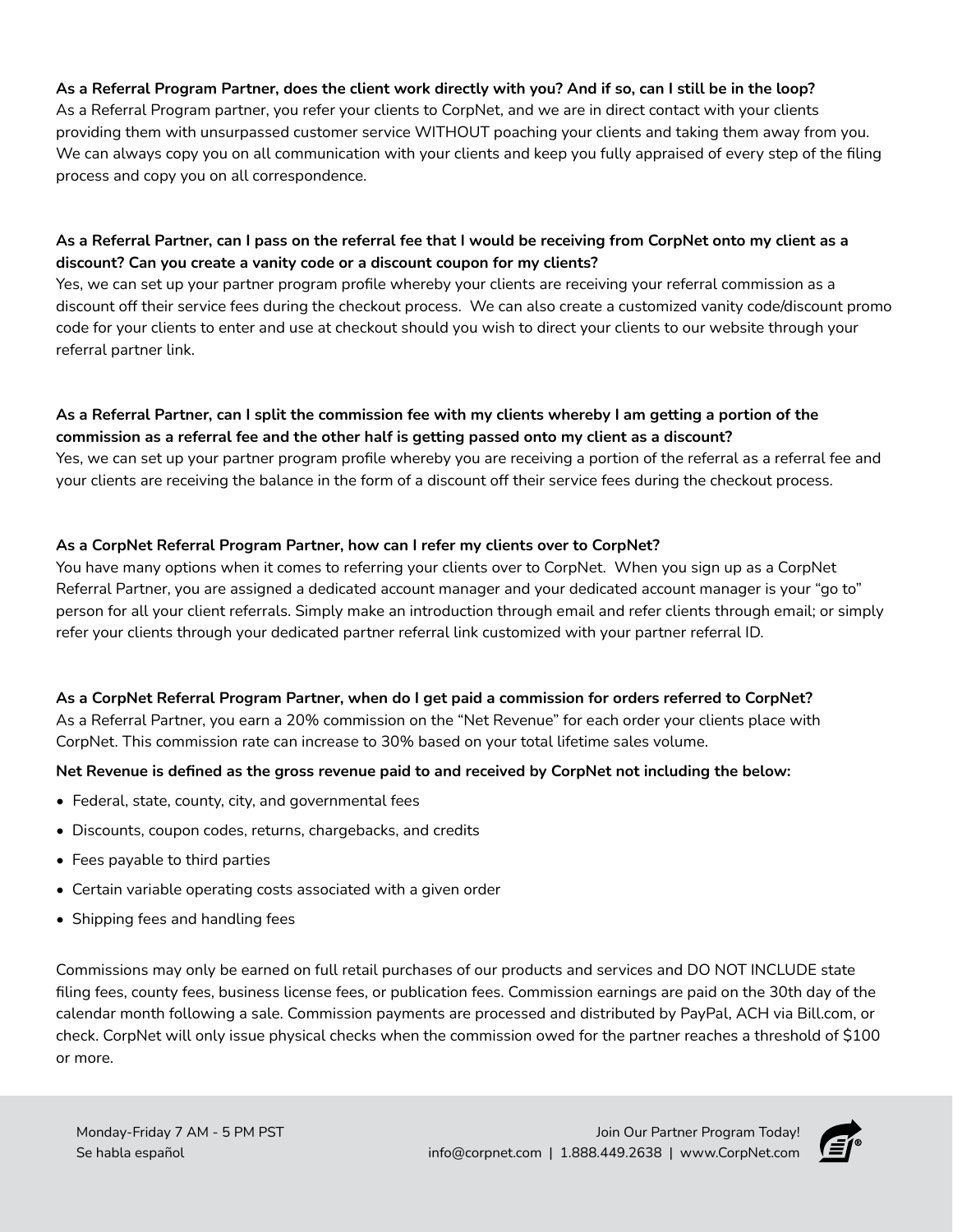#### **No commissions shall be earned in the following situations:**

- Orders where the "Pass on the Savings" selection has been made
- Special pricing or package discounts
- Orders placed as a Reseller or Enterprise Client

# **As a CorpNet Reseller or Referral Partner, am I eligible to receive a higher % as a discount off CorpNet services or as a referral commission?**

As a Reseller, you receive wholesale pricing off our retail prices discounted at 20%. As a Referral Partner, you earn a 20% commission on the "Net Revenue" for each order your clients place with CorpNet. This rate can increase to 30% or higher based on your total lifetime sales volume. Generally, your account is reviewed each quarter to determine if you are eligible for a rate increase.

# **As a CorpNet Reseller, can I charge my clients whatever I want as a service fee in reselling your services?**

Yes, you are allowed to charge your clients whatever fees you see fit for any services that you purchase from CorpNet regardless of how much you pay to CorpNet as a wholesale reseller partner. In fact, that's why the CorpNet Partner Program has been such a huge success and why our partners have seen so much growth in revenues as a result.

## **Are CorpNet's products and services available through API integration?**

Yes. Maximize conversions and optimize the customer experience by providing business filing, payroll tax registration services, and other customer offerings in all 50 states, directly from your own website or application, via secure, encrypted, API presented to your clients in YOUR software applications powered by the CorpNet API™ supported & delivered by the experts at CorpNet.

Popular Services Include:

- Entity Formation Filings
- Employer Tax Registration Services
- Custom Offerings

#### **Do you have Errors and Omissions insurance?**

Yes. CorpNet maintains the highest levels of Errors and Omissions insurance whereby you and your clients are protected in the event CorpNet makes an error or omission subject to the terms and conditions stated in our Partnership Terms of Use published on our website. Our team prides itself on continuously providing our clients with clear, transparent, open, and accurate information when it comes to the business formation filings and compliance process.

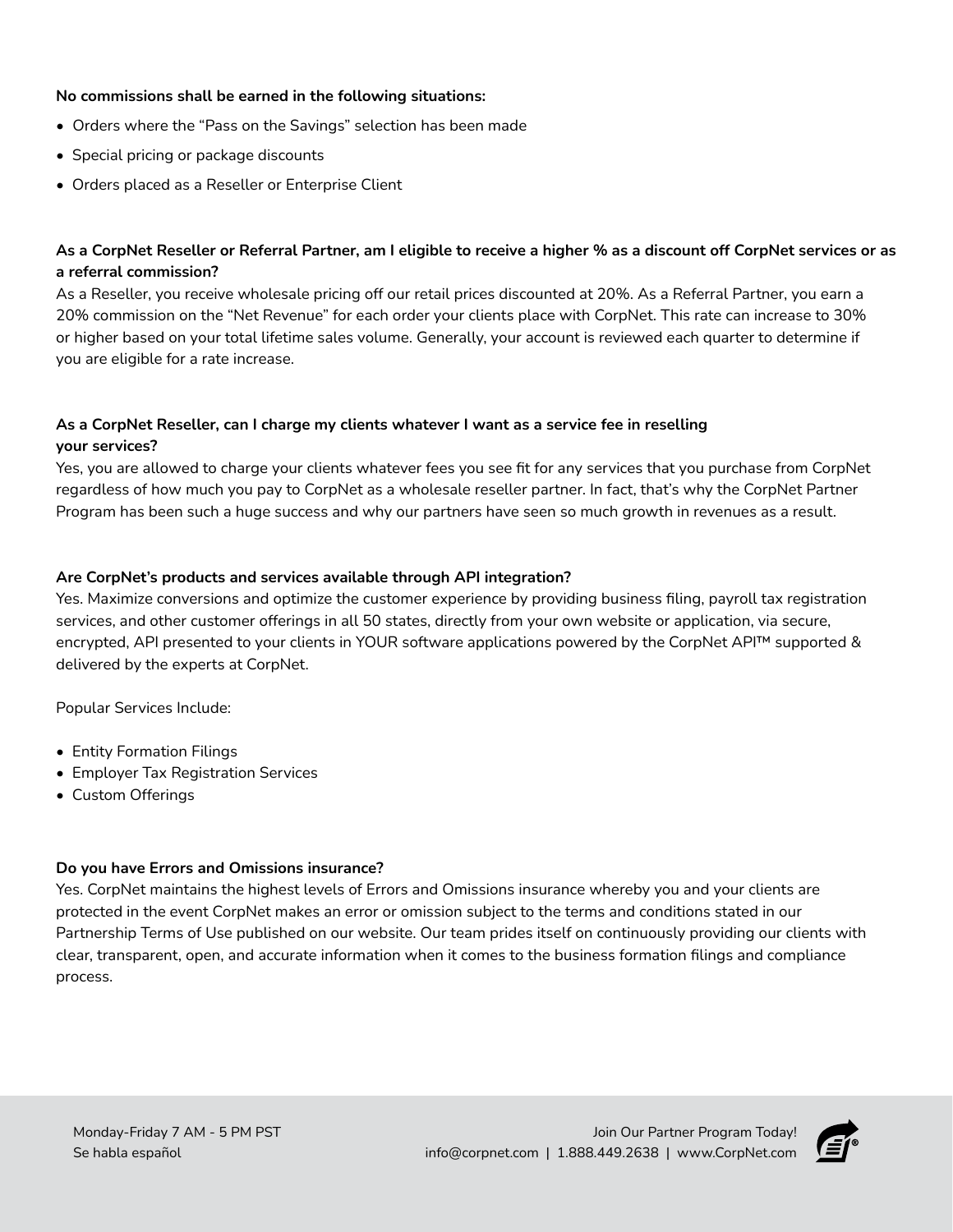#### **Is the team at CorpNet attorneys?**

CorpNet is a document filing services and does not provide legal, tax, or financial advice. The company was founded by an attorney husband and wife team who've been coined as the "pioneers of the legal document filing industry", having been in the industry for over 25 years. Although the company does not offer legal advisory services, we work with a team of attorneys, in every state, who routinely review all our forms and filings for clarity, transparency and accuracy in all 50 states.

# **As a CPA or financial advisor, wouldn't it be the practice of law to offer and advise clients on business incorporation and compliance filing services?**

It is NOT considered the practice of law to advise your clients on which entity to structure their businesses under for the best tax implications; in fact, an Accountant, CPA, or financial advisor is in the best position to advise their client as to which entity structure their client should form or in which state to form it within that will give them the best tax consequences. This being said, if you are still uncomfortable with providing advisory services to your clients in the area of entity formations, we have our **[business structure wizard](https://ssl.corpnet.com/business-structure-wizard/)** tool that can act as your online legal wizard and do the work for you by providing your client with the recommended entity type for their business after they have answered a series of questions to the wizard.

**I normally recommend my clients to use an attorney when it comes to the business incorporation and compliance process, how does CorpNet differ and simplify the process for my clients?** Lawyers are not required to file these documents, and in many situations not necessary, so your clients will greatly appreciate you saving them a significant amount of time and money by recommending them to use our services instead. We can get it done quicker because we're the experts; it will be a seamless process which will save your clients tons of money in attorney's fees and lots of time because we do it much faster than any attorney's office; that's why attorneys use us for all their own business filings!

# **Why would we need to use your services when me and my clients can just do it ourselves through the Secretary of States website?**

Yes, you can certainly do it on your own! However, you also run a very likely risk of your filings getting rejected for inaccurate information. For example, the filing may be rejected if your client fails to check the name before submitting the filing to the state, which will add unnecessary fees and time. Instead, we can take care of everything for you to make sure it's done right the first time. Also, by choosing to work with CorpNet, we aren't just filing your clients' organizational documents with the Secretary of State's office; our services are turnkey whereby it will include all of the necessary documentation required to open up a bank account and run and maintain the business, including operating agreements and bylaws, acting as the registered agent for the corporation or LLC, and Obtaining their Federal Tax ID (EIN) just to name a few.

# **Can CorpNet verify or supplement a customer's information?**

Yes. Based on our experience in this space, we MUST validate, verify, and supplement certain client-entered information. Our team currently validates certain key information such as entity type, filing state, date of formation, state, and date of foreign qualifications, and more.

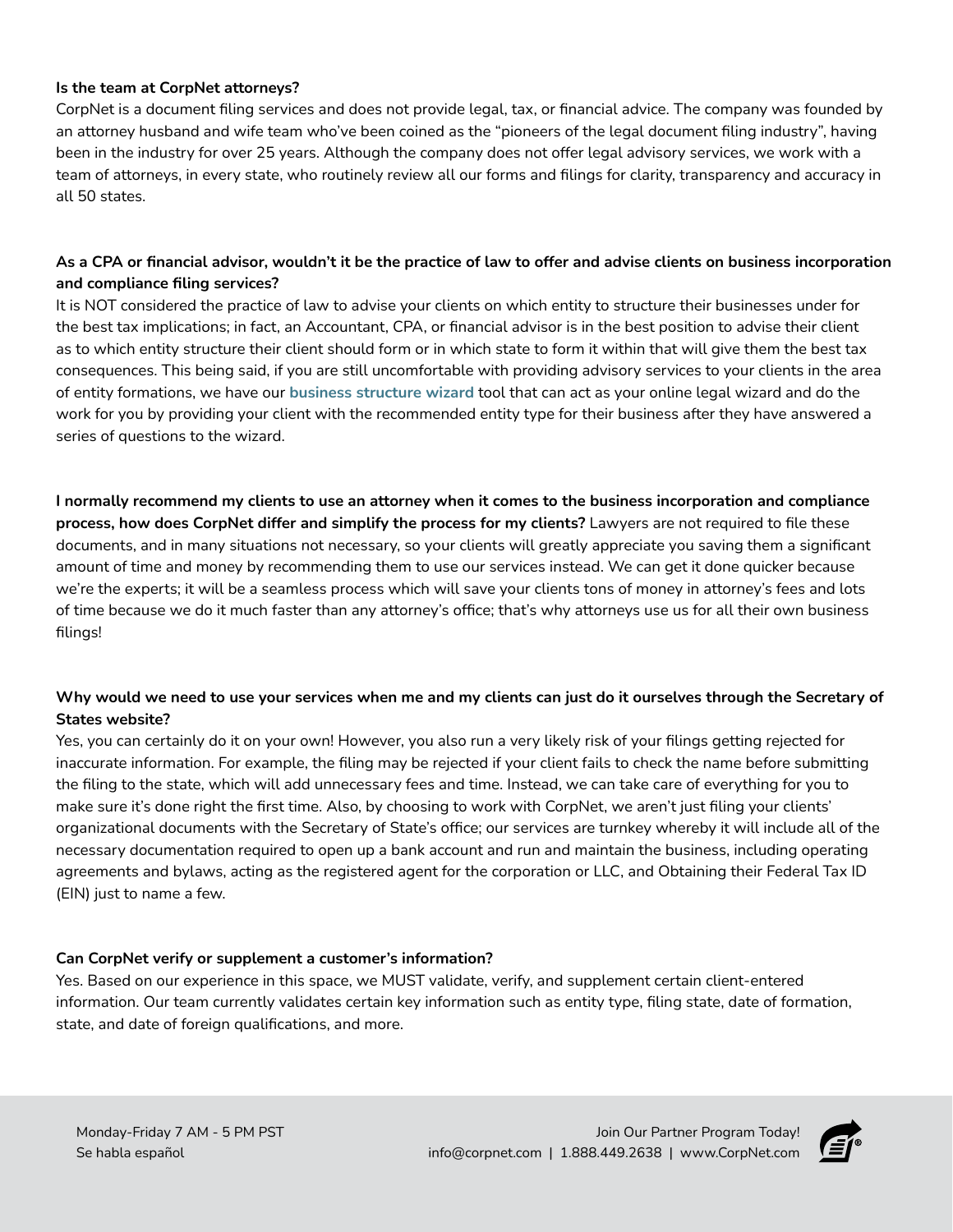# **Is a Power of Attorney (POA) needed from a customer for CorpNet Services?**

We DO NOT require a POA for our business formation, annual compliance or state Tax Registration filing submissions as we submit the applications on behalf of the client with their credentials as a scrivener. If we submit applications as a "third party" the client is often required to go through a handoff process which creates additional roadblocks in the client experience.

# **What are the different levels of products and services offered by CorpNet?**

We Offer ALL Business Filing Services in all 50 States plus DC and Filings in all 3007 Counties in the US.

#### **Does CorpNet have accountant specific services/products?**

TO Accountants: We offer reseller and referral services for all our business entity filings, state tax registration filings and compliance services… thus, giving Accountants the tools, they need to offer Business Filing Services to their clients as a CorpNet Reseller whereby CorpNet acts as their Silent Fulfillment Partner.

CorpNet does not offer accounting services to its clients because we don't want to compete with the accountants in our network or our payroll partners. Our promise to our partners is that your client information is SAFE! CorpNet will never sell your information or your client information to third parties for purposes of marketing. CorpNet DOES NOT offer services that compete directly with accountants or payroll service providers.

**How does CorpNet support customers who have questions as they fill out any intake order form/questionnaire?**  We provide on hand support by phone, by email, or live chat; our support team also has the capability of setting meetings through Zoom and walking them through the process by screen sharing.

# **Can customers call a CorpNet agent and get answers in real time?**  YES

**Does CorpNet offer Live Chat support?** 

YES

#### **What type of service levels does CorpNet provide as support?**

- White Glove, hand holding through the entire Customer/User experience.
- 100% customer satisfaction guarantee or your money back!
- See our Trustpilot reviews **https://www.trustpilot.com/review/www.corpnet.com**

#### **Is Co-branding of CorpNet's website and services available to partners?**

Depending on the size of the potential partnership, we can co-brand the entire site, portal, emails, everything. Our corporate development team will be able to discuss this more in detail since this would be more of a strategic alliance type of a partnership and we can take down your information and have a member from our corporate development team contact you.

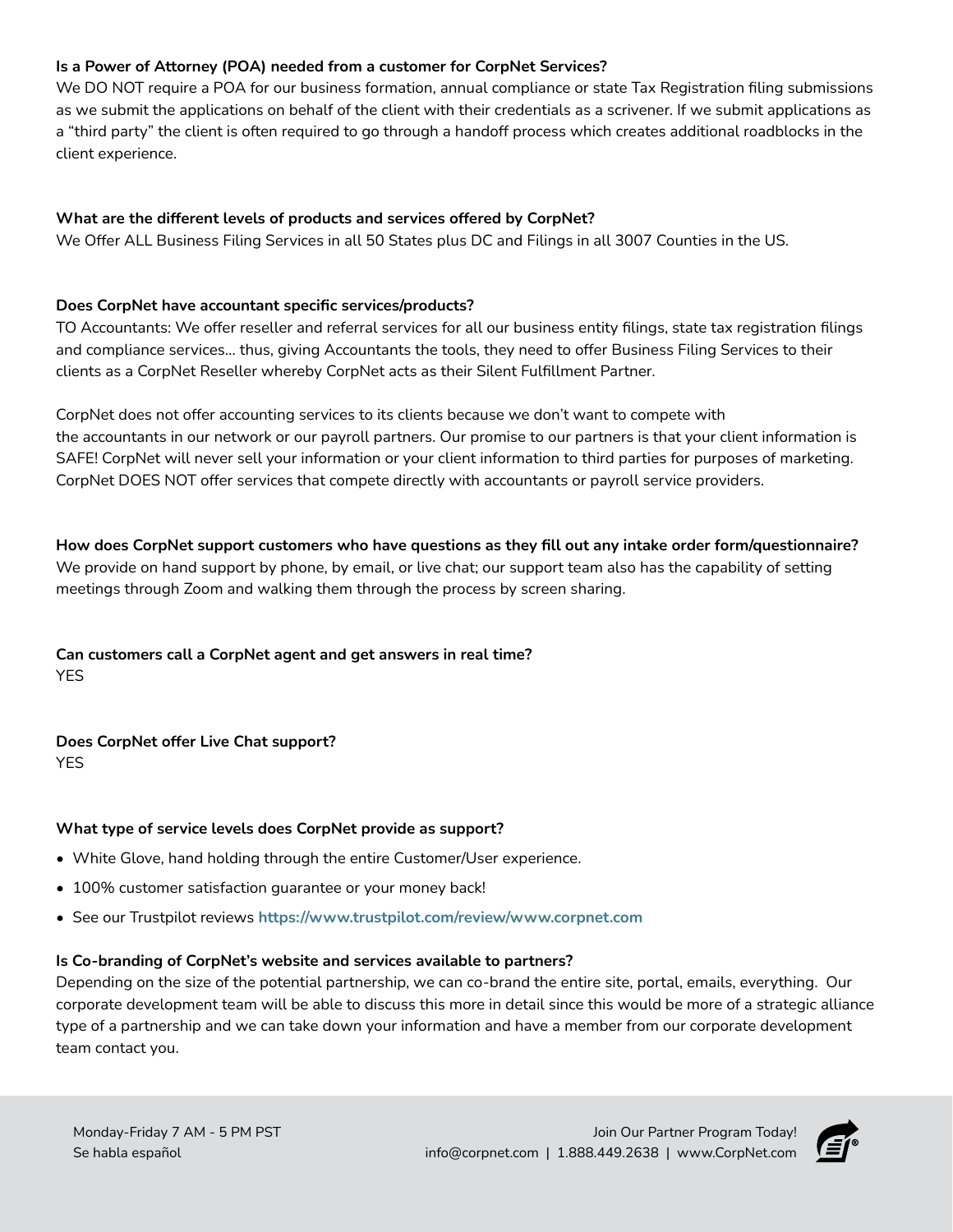#### **How does CorpNet differ from its competition?**

Commitment, Reputation, Experience, and Proven Reliability in Scaling. Nellie and Philip Akalp pioneered the Business Filings industry in 1997 and have been working passionately since day one. The attorney husband and wife team are dedicated to consistently streamlining any aspect of the business filings, state tax registrations filings and annual compliance processes for entrepreneurs, business and tax professionals and payroll services providers. Milton Turcios, CorpNet's Director of Operations has been with the company since 2011. He received his Bachelor of Science Degree from California State University, Northridge in Business Administration with an emphasis in Management and Operations and recently obtained his MBA in Management. Mr. Turcios currently leads the daily operations and management of the team here at CorpNet overseeing a staff of over 100 employees. Mr. Turcios has also been responsible for scaling the tax registration processing and support team here at CorpNet which comprises of over 75 tax registration staff members.

We have an unwavering commitment to the customer experience, and we are very innovative when it comes to creating recurring revenue through our existing customer-base who rely on us for a variety of services for their life. Still not convinced? Check out our **[5-star reviews!](https://www.corpnet.com/about/reviews/)**

#### **I don't have enough clients who need this service, how can you help me?**

Guess what? This is your ticket to attract more clients! By offering business incorporation and compliance services in all 50 states and adding this service to your suite of services, you can start engaging earlier with your clients during the startup process, start attracting more clients, and 10X'ing your revenues! Plus we can help YOU every step of the way by offering you customized marketing materials to market our services to your clients as your own.

## **I'd rather not deal with this service in house, I just tell them to look online.**

We've got the perfect program for you. CorpNet's Referral Program allows you to refer your clients to a trusted resource for all their business incorporation, annual compliance, and sales and payroll tax registration filings when you don't feel like being the middleman and be involved personally in your clients' business filings. You can refer them to CorpNet instead and earn a referral fee. Your clients will benefit by having a trusted incorporation resource who will provide them with fast personalized service; they'll have a dedicated account representative who can help them every step of the way and they'll save a lot of money. You'll benefit by enhancing your trusted advisory services as well as receiving a referral fee and your clients will be grateful for you recommending such a cost effective, fast, and helpful option to them.

# **Is there guidance and marketing materials available through CorpNet to help me market CorpNet's services to my clientele?**

It can be challenging to start a discussion on business formation issues and filing needs, especially if you have just recently added these services to your practice. That is why we have developed a few tools, available on our website, to help you know what to listen for and how to start a meaningful conversation with your clients. You'll have access to the following tools:

#### **Business Formation Guidance: [https://www.corpnet.com/ssl/business-structure-wizard/](https://www.corpnet.com/ssl/business-structure-wizard/ )**

which allows you to ask a series of questions from your client and based on the answers they provide you, recommends a business entity structure for their business.

#### **An Entity Comparison Chart: [https://www.corpnet.com/start-business/business-structures-chart/](https://www.corpnet.com/start-business/business-structures-chart/ )**